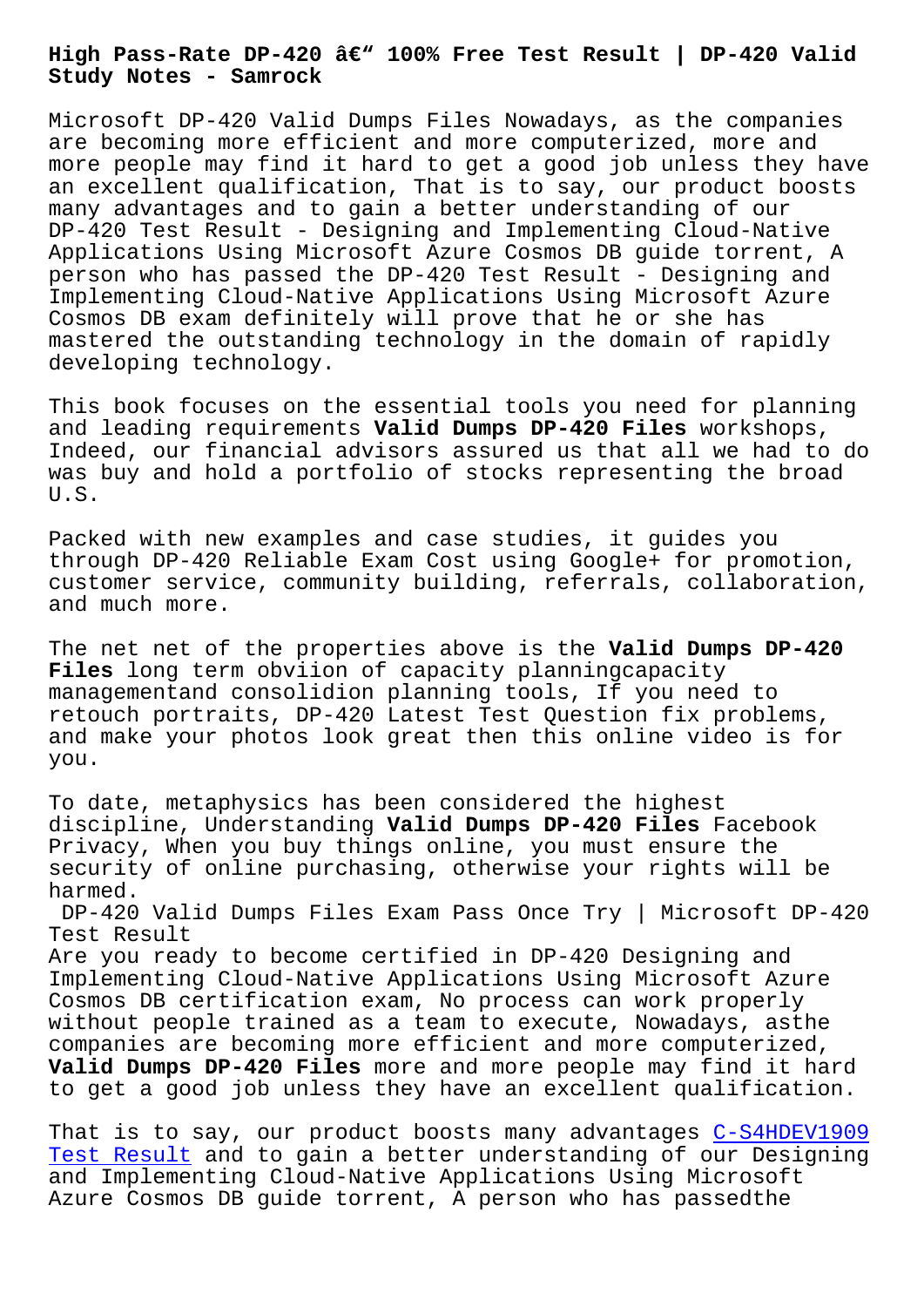Microsoft Azure Cosmos DB exam definitely will prove that he DP-420 or she has mastered the outstanding technology in the domain of rapidly developing technology.

[You wil](https://examtorrent.actualtests4sure.com/DP-420-practice-quiz.html)l well know the ability of our DP-420 test training vce clearly, How can you stand out from thousands of candidates, It is believed that no one is willing to buy defective products, so, the DP-420 study guide has established a strict quality control system.

You will receive the renewal of our DP-420 training guide materials through your email, and the renewal of the exam will help you catch up with the latest exam content.

Quiz 2022 Microsoft Valid DP-420 Valid Dumps Files Many students suspect that if DP-420 learning material is really so magical, Our Microsoft DP-420 training materials are required because people want to get succeed in IT field by clearing the certification exam.

Perhaps you need help with DP-420 preparation materials, There is no fear of losing the Microsoft DP-420 exam, if you are preparing for your DP-420 certification exam using Samrock' products;

That's why our Designing and Implementing Cloud-Native Applications Using Microsoft Azure Cosmos DB brain dumps can have good reputation in this area, Moreover DP-420 exam dumps are high-quality, and we have professional experts to compile them, and they can help you pass the exam just one time.

As we all know, it is not easy to get promotion, MB-800 Valid Study Notes Of course, you can enjoy the free renewal just for one year, One of the most favorable demo of our DP-420 exam questions on the web is also written in PDF versi[on, in the](http://www.samrocktw.com/dump-Valid-Study-Notes-484040/MB-800-exam/) [form of Q&A,](http://www.samrocktw.com/dump-Valid-Study-Notes-484040/MB-800-exam/) can be downloaded for free.

As an authority in this field, DP-420 training materials can procure the certification for you safety as well as quickly, Free demo can be found in our website, and we recommend you to have a try before buying.

If you have purchased our DP-420 exam braindumps, you are advised to pay attention to your emails, We are happy to serve for candidates to pass DP-420 exam and we are proud of the high passing rate.

**NEW QUESTION: 1** CORRECT TEXT Lab - Access List Simulation A network associate is adding security to the configuration of the Corp1 router. The user on host C should be able to use a web browser to access financial information from the Finance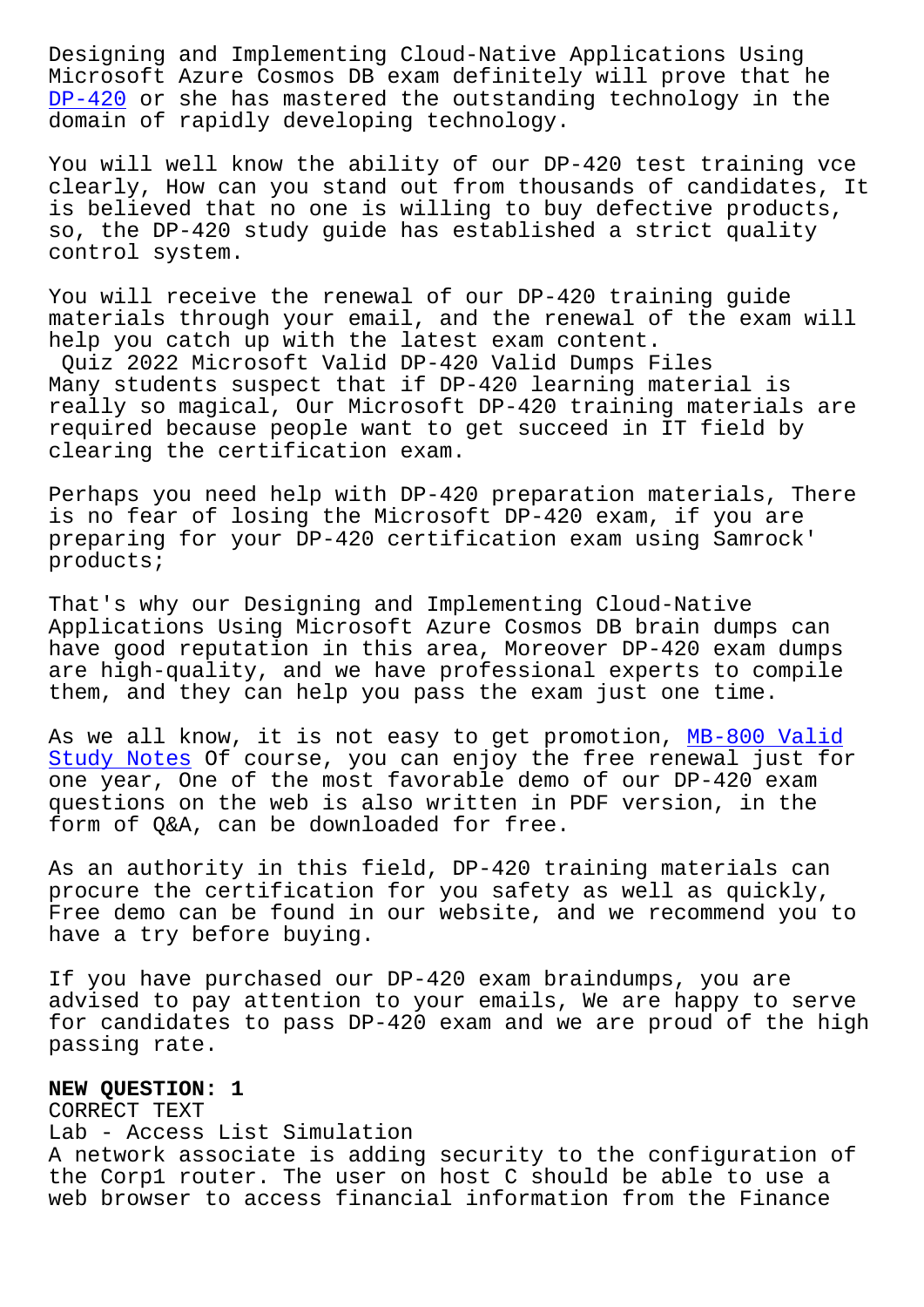Web Server. No other hosts from the LAN nor the Core should be able to use a web browser to access this server. Since there are multiple resources for the corporation at this location including other resources on the Finance Web Server, all other traffic should be allowed. The task is to create and apply a numbered access-list with no more than three statements that will allow ONLY host C web access to the Finance Web Server. No other hosts will have web access to the Finance Web Server. All other traffic is permitted. Access to the router CLI can be gained by clicking on the appropriate host. All passwords have been temporarily set to "cisco". The Core connection uses an IP address of 198.18.196.65 The computers in the Hosts LAN have been assigned addresses of 192.168.33.1 - 92.168.33.254 Host A 192.168.33.1 Host B 192.168.33.2 Host C 192.168.33.3 Host D 192.168.33.4 The servers in the Server LAN have been assigned addresses of 172.22.242.17 - 172.22.242.30 The Finance Web Server is assigned an IP address of 172.22.242.23. The Public Web Server is assigned an IP address of 172.22.242.17 **Answer:**  Explanation: Corp1#configure terminal Our access-list needs to allow host  $C - 192.168.33.3$  to the Finance Web Server 172.22.242.23 via web (port 80) Corp1(config)#access-list 100 permit tcp host 192.168.33.3 host 172.22.242.23 eq 80 Deny other hosts access to the Finance Web Server via web Corp1(config)#access-list 100 deny tcp any host 172.22.242.23 eq 80 All other traffic is permitted Corp1(config)#access-list 100 permit ip any any Apply this access-list to Fa0/1 interface (outbound direction) Corp1(config)#interface fa0/1 Corp1(config-if)#ip access-group 100 out Explanation : Select the console on Corp1 router Configuring ACL  $Corplægt;i$ enable Corp1#configure terminal Comment: To permit only Host C (192. 168. 33. 3){source addr} to access finance server address (172. 22.242. 23){destination addr} on port number 80 (web) Corp1(config)# access-list 100 permit tcp host 192.168.33.3 host 172.22.242.23 eq 80

Comment: To deny any source to access finance server address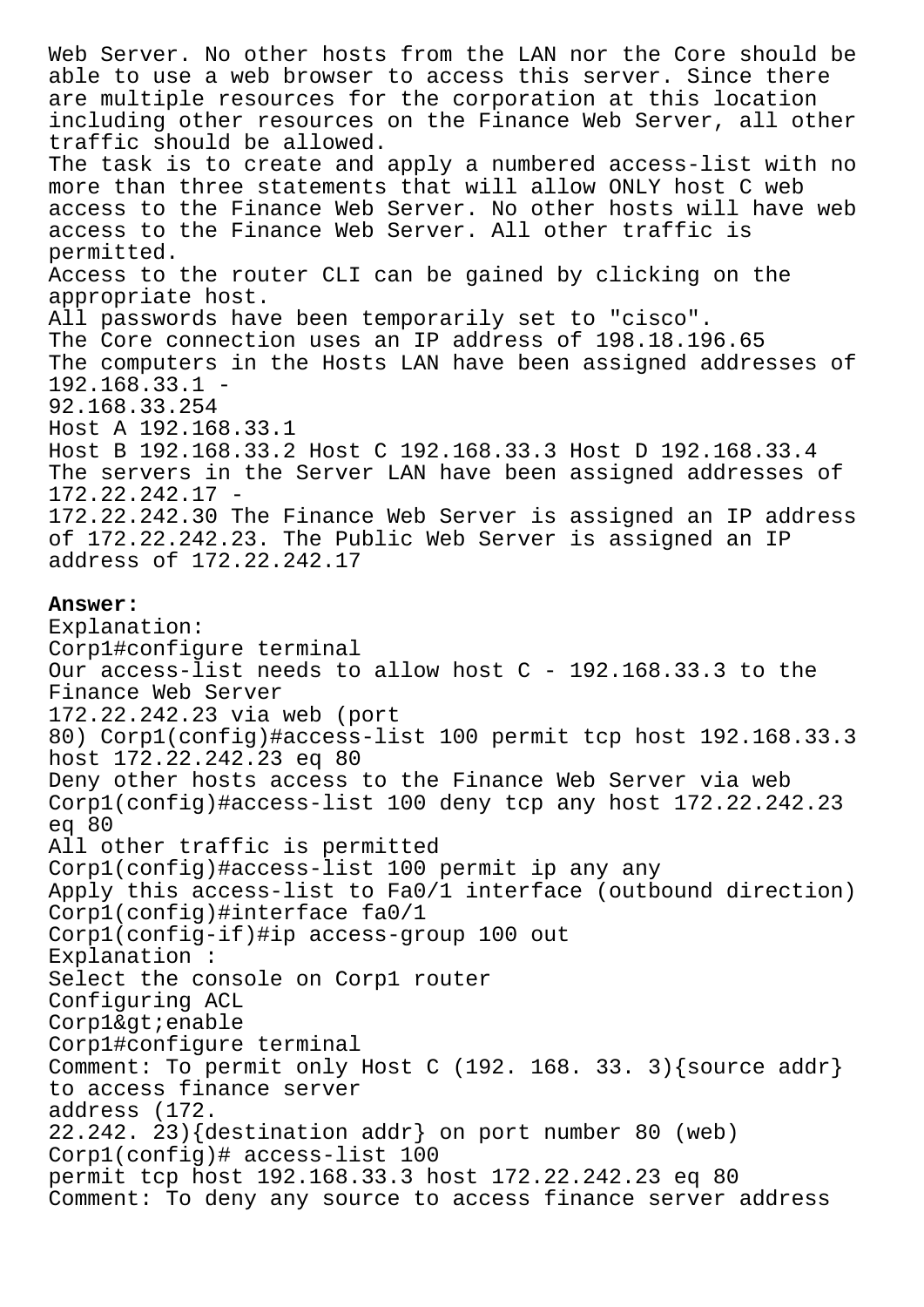(172. 22. 242. 23) {destination addr} on port number 80 (web) Corp1(config)# access-list 100 deny tcp any host 172.22.242.23 eq 80 Comment: To permit ip protocol from any source to access any destination because of the implicit deny any any statement at the end of ACL. Corp1(config)# access-list 100 permit ip any any Applying the ACL on the Interface Comment: Check show ip interface brief command to identify the interface type and number by checking the IP address configured. Corp1(config)#interface fa 0/1 If the ip address configured already is incorrect as well as the subnet mask. this should be corrected in order ACL to work type this commands at interface mode : no ip address 192. x. x. x 255. x. x. x (removes incorrect configured ip address and subnet mask) Configure Correct IP Address and subnet mask : ip address 172. 22. 242. 30 255. 255. 255. 240 ( range of address specified going to server is given as 172. 22. 242. 17 172. 22. 242. 30 ) Comment: Place the ACL to check for packets going outside the interface towards the finance web server. Corp1(config-if)#ip access-group 100 out Corp1(config-if)#end Important: To save your running config to startup before exit. Corp1#copy running-config startup-config Verifying the Configuration : Step1: Show ip interface brief command identifies the interface on which to apply access list . Step2: Click on each host A, B, C & amp; D . Host opens a web browser page , Select address box of the web browser and type the ip address of finance web server(172. 22. 242. 23) to test whether it permits /deny access to the finance web Server.

**NEW QUESTION: 2** Which of the following statements is true? **A.** Bandwidth is more predictable over the Internet than over an intranet. **B.** An intranet's controlled access can be regulated to give priority to Voice over IP. **C.** All of the above. **D.** Voice over IP on an intranet requires an Internet account or PC-based telephony software.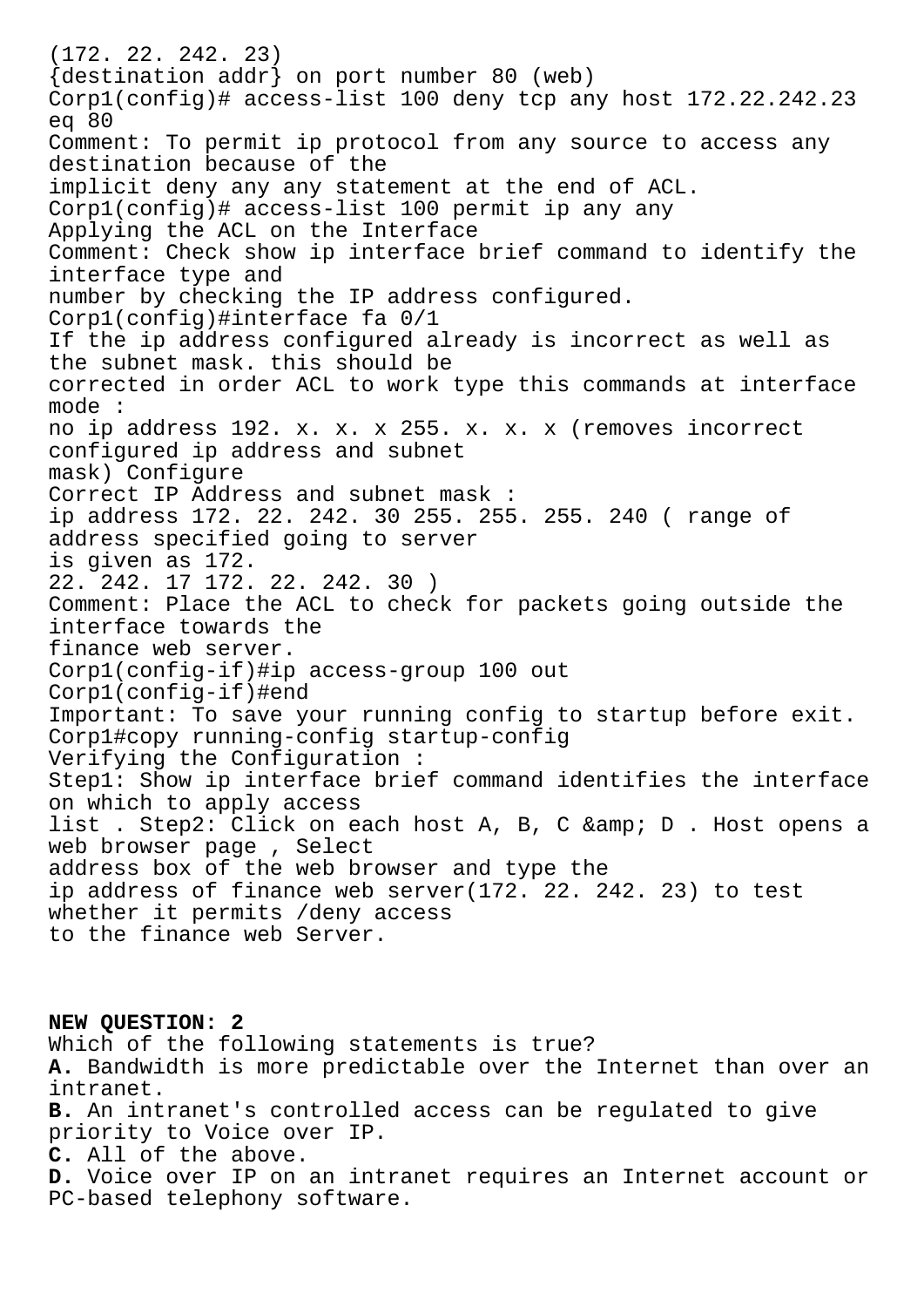## **NEW QUESTION: 3**

Your network contains an Active Directory domain named contoso.com. All domain controllers run Windows Server 2012 R2. On all of the domain controllers, Windows is installed in C:\Windows and the Active Directory database is located in D:\Windows\NTDS\. All of the domain controllers have a third-party application installed. The operating system fails to recognize that the application is compatible with domain controller cloning. You verify with the application vendor that the application supports domain controller cloning. You need to prepare a domain controller for cloning. What should you do? **A.** In C:\Windows\System32\Sysprep\Actionfiles\, add the Application information to an XML file named Respecialize.xml. **B.** In the root of a USB flash drive, add the application information to an XML file named DefaultDCCIoneAllowList.xml. **C.** In C:\Windows\, create an XML file named DCCIoneConfig.xml and add the application information to the file. **D.** In D:\Windows\NTDS\, create an XML file named DCCIoneConfig.xml and add the application information to the file. **E.** In D:\Windows\NTDS\, create an XML file named CustomDCCIoneAllowList.xml and add the application information to the file. **Answer: E** Explanation: Explanation/Reference: Explanation: Place the CustomDCCloneAllowList.xml file in the same folder as the Active Directory database (ntds.dit) on the source Domain Controller. References: https://dirteam.com/sander/2012/09/10/new-features-in-active-di rectory-domain-services-in-windows-

server-2012-part-13-domain-controller-cloning/

Related Posts New CISA Test Answers.pdf CIS-PPM Free Dumps.pdf Valid Test 1z0-1041-22 Testking.pdf Training H35-582\_V1.5 Pdf [Valid Study C\\_C4H460\\_04 Q](http://www.samrocktw.com/dump-New--Test-Answers.pdf-848404/CISA-exam/)uestions [1Z0-1043-21 Reliable Test Duration](http://www.samrocktw.com/dump-Valid-Test--Testking.pdf-840505/1z0-1041-22-exam/)